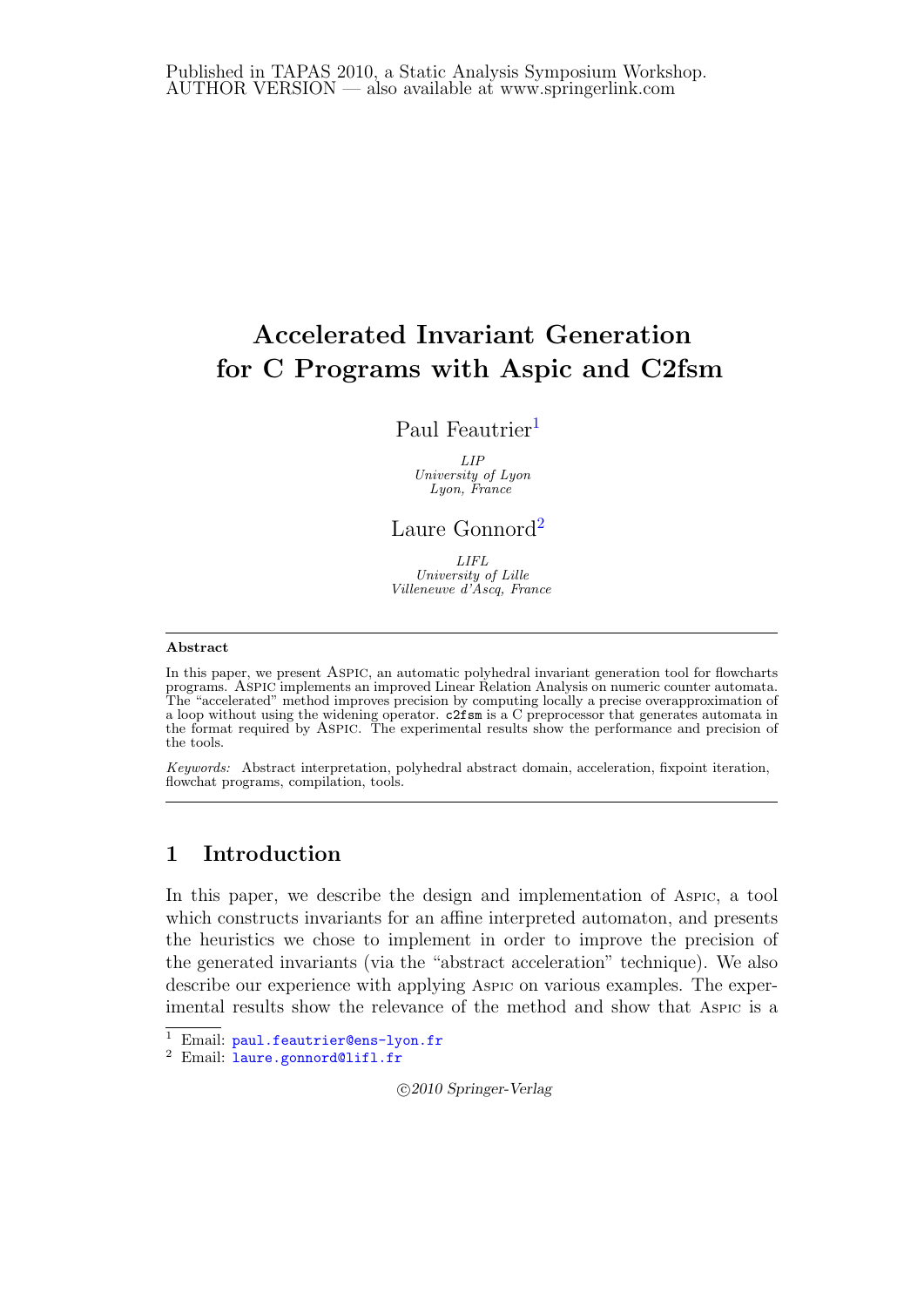practical tool for software verification. We also present the c2fsm preprocessor, which eases the use of Aspic by automating the construction of the input automaton from a standard C program.

# 2 Aspic

Aspic takes as input a textual representation of a numerical interpreted automaton, and eventually a proof goal. The output of Aspic is a mapping from all control points to affine numerical invariants, and, if required, a diagnostic w.r.t. the proof goal. Aspic provides a collection of options to improve the precision of the analysis, and also a graphical editor.

### 2.1 Quick Tour

2.1.1. *Input Language* Aspic takes as input a variant of the textual automata input format of the tool FAST  $([3])$  $([3])$  $([3])$ , which is composed of (Figure [1\)](#page-2-0):

- A "model", which contains a textual description of a unique counter automaton: numerical variables, control points and transition functions consisting of a source, a destination, a boolean affine guard (possibly non convex) and an affine action over the numerical variables.
- A "strategy", which defines "regions", and computation objectives. In contrast with the tool Fast itself, our tool only needs an initial region; an "error region" is optional, and no additional information is required.

The Aspic input language grammar can be found in the Research Report [\[11\]](#page-11-0). In particular, the Aspic language enables the use of a non deterministic operation  $x' := ?$ , whose semantics is the loss of any information concerning the variable x. The expressivity of the Fast language is thus improved (all affine relations can be encoded).

#### 2.1.2. *Aspic Interface and options*

The Aspic distribution<sup>[3](#page-1-0)</sup> provides a GUI written in QT (Figure [1\)](#page-2-0), which provides syntax coloring and a frontend (and help) to the main Aspic options. The user writes the automaton to analyse in the left window, choses the options and then launch the analysis. The results (invariants associated to each control point) are then printed in the right window.

Aspic provides many analysis options:

- standard analysis (no option): linear relation analysis, with standard widening [\[8\]](#page-11-1), and accelerations (see Section [2.2\)](#page-2-1) when possible.
- -noaccel: no acceleration is performed. The widening is now constrained with a set of "upto" contraints [\[14\]](#page-11-2), except if the additional option -nouptos is added.

<span id="page-1-0"></span><sup>3</sup> <http://laure.gonnord.org/pro/aspic>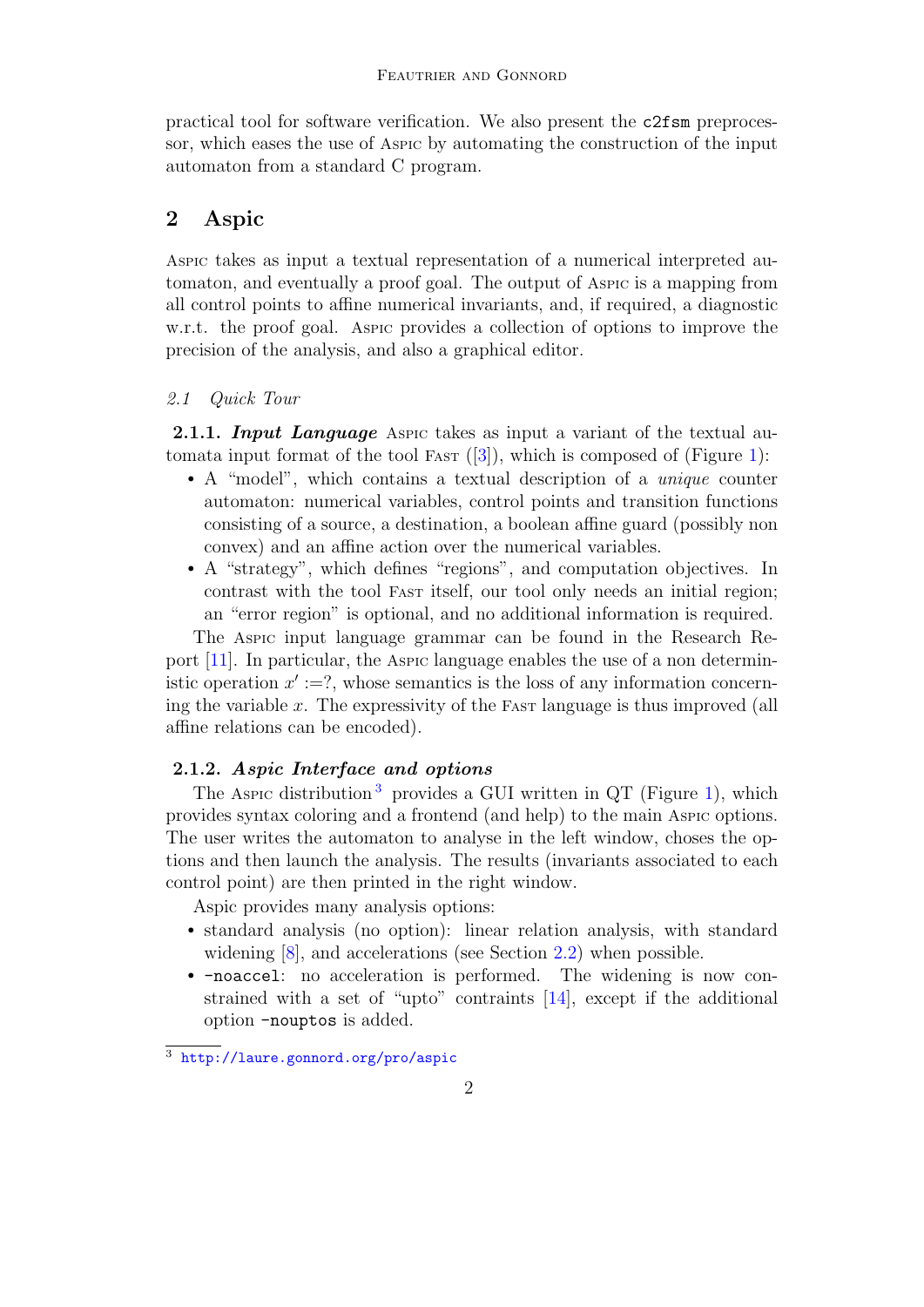#### <span id="page-2-0"></span>Feautrier and Gonnord

| model hal79 f                            |                                                             | $ \Box$ $\times$<br>hal79.fst - Aspic GUI                                            |
|------------------------------------------|-------------------------------------------------------------|--------------------------------------------------------------------------------------|
| $var_i, j;$                              | File Edit Analysis Help                                     |                                                                                      |
| states zero, one, two:                   | model hal79 {                                               | Go! (Aspic Only) Terminates ?<br>Stop.                                               |
| transition t0 := $\{$                    | var 1, j;<br>states zero, one, two;                         | <b>Aspic Options</b><br>Acceleration<br>$\boxdot$ Upto                               |
| $from := zero;$<br>$to := one;$          | transition $t0 := f$                                        | Delay 4<br>Descend 2                                                                 |
| guard :=true;                            | $from := zero;$<br>$to := one;$<br>guard := true;           | $\Box$ Newpath<br>□ Lookahead<br>$\Box$ Ranking<br>PrintCfq                          |
| $action := i' = 0, j' = 0;$              | $action := i' = 0, j' = 0;$                                 |                                                                                      |
| };                                       | $\mathbf{E}$<br>transition $t1 :=$                          | <b>Rank Options</b><br>$\Box$ Verbose<br>$\boxed{\sqrt{ }}$ Context<br>$\Box$ Delmus |
| transition $t1 := f$                     | from :- one;<br>$:= one:$<br>to<br>quard $:= i \times 100;$ | * Invariants =                                                                       |
| from<br>$:=$ one;<br>$\text{to}$ := one; | $action := i' = i + 4;$<br>$\mathbf{r}$                     | zero -----> $\{i=0, 1-2\}$<br>one -----> $\{i=0, 1=0\}$                              |
| guard := $i \le 100$ ;                   | transition $t2 := 1$<br>from<br>$:= one;$                   | two -----> {i>100, i>=21, i>=0,                                                      |
| $action := i' = i+4;$<br>};              | to<br>$:=$ one;<br>quard := $i \le -100$ :                  | $i+2j<=204$ , $i<=104$ }                                                             |
| .                                        |                                                             |                                                                                      |

Fig. 1. Aspic Format — Aspic GUI

- - reps performs the "lookahead widening" algorithm described in [\[12\]](#page-11-3).
- $-delay \, k$  delays the first application of the widening to step k.
- -descend d performs a descending sequence of maximum length d after convergence of the forward analysis.

The results can be printed in various formats, including a Dot output for the visualisation of both automaton and invariants.

#### 2.1.3. *Connection to other tools*

The Aspic tool has options to translate FAST files into:

- the input format of the S<sub>TING</sub> tool, which implements the invariant generation algorithm described in [\[22\]](#page-11-4).
- the input format of the RANK tool, which implements the algorithm described in  $[2,1]$  $[2,1]$  for proving termination of programs. The invariant generation is performed before any call to the Rank tool.

The Aspic tool is also connected to C and Lustre  $([15])$  $([15])$  $([15])$  programs :

- c2fsm translates a (quite large) subset of C to Fast programs. The main implementation issues of c2fsm are described in Section [3.](#page-5-0)
- oc2frst translates an Oc file (coming from the compilation of Lustre programs), to a Fast file. For the moment  $oc2$ FST is not included in the Aspic distribution.

The main difficulties for these tools is to provide an abstraction for non numeric operations which must be as precise as possible, while staying safe (overapproximations). These overapproximations will be discussed in Section [3.](#page-5-0)

#### <span id="page-2-1"></span>2.2 Implementation Issues

Aspic performs a Linear Relation Analysis, which is improved thanks to the concept of abstract acceleration, which was introduced in [\[10](#page-11-6)[,11\]](#page-11-0), and which basically consists in computing more precise "accelerated" postfixpoints (with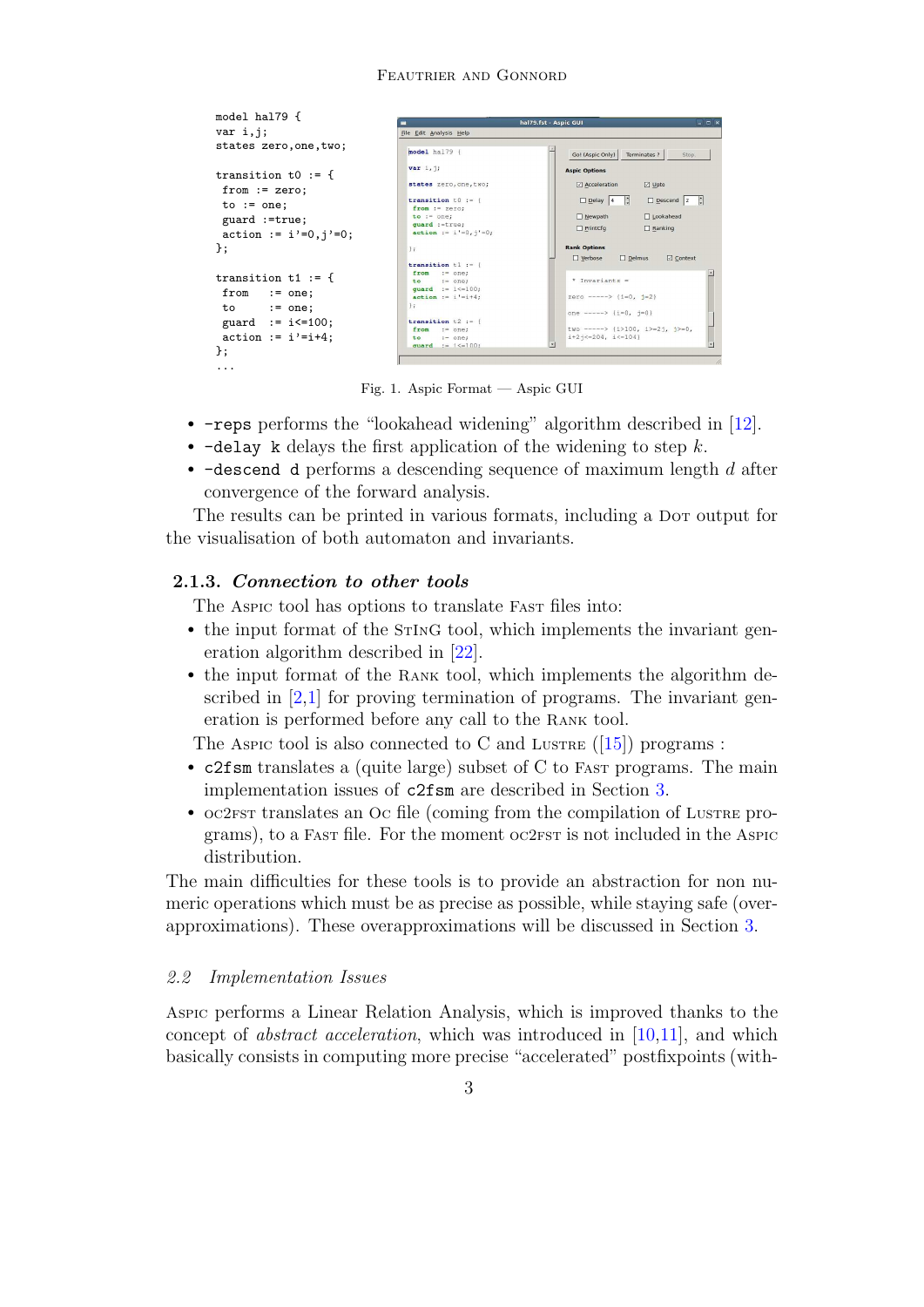out widening) when possible.

The Aspic tool makes a forward accessibility analysis. If an error region is defined (a formula over numerical variables and control points), the goal is transformed into a non accessibility problem by creating new bad states and new transitions; if, after convergence, all the bad states are associated to an empty polyhedron, the goal is proved, otherwise the result is inconclusive.

Strongly connected subcomponents are processed individually, according to the strategy of [\[5\]](#page-10-3). The decomposition is precomputed at the beginning of the analysis by a variant of the Tarjan algorithm [\[24\]](#page-11-7). Some precomputations are made at the beginning in order to apply the acceleration results. Some changes are also made on the topology of the automaton: for instance, some nodes are split. The iteration is a classical fixpoint iteration, except when some loops are accelerable: in this case, a (post) fixpoint is computed locally thanks to the acceleration results of [\[11\]](#page-11-0).

#### 2.2.1. *Detecting and preprocessing accelerable loops.*

During the first phase of the analysis the transition functions are preprocessed, an internal structure encodes the type of the action (identity, translation, translation reset, idempotent transition, . . . ), of the guard (always true, simple, complex,  $\dots$ ), whether the transition is accelerable, and other useful informations that can be precomputed (postconditions, rays to add,  $\dots$ ).

The control structure of the automaton is modified in order to deal with accelerable loops:

• The unique single loop case (a unique circuit around the head of the strongly connected subcomponent) is dealt with as follows: if the loop is accelerable, then the control point is split into two points, linked by a meta-transition, as shown by Fig. [2.](#page-3-0) This splitting for single loops aims at suppressing the widening at control point q. At  $q_{split}$ , we compute the (abstract) effect of the acceleration on the polyhedron associated to q.



<span id="page-3-0"></span>Fig. 2. The unique single loop case

- The multiple single loop case. For multiple single loops, we also decide to split the control point, as shown in Fig. [3.](#page-4-0) Multiple loops can be dealt with in two ways:
	- · If we have only partial acceleration results, we introduce a return identity edge, which creates a new loop, so a widening node must be chosen among  $q$  and  $q_{split}$ .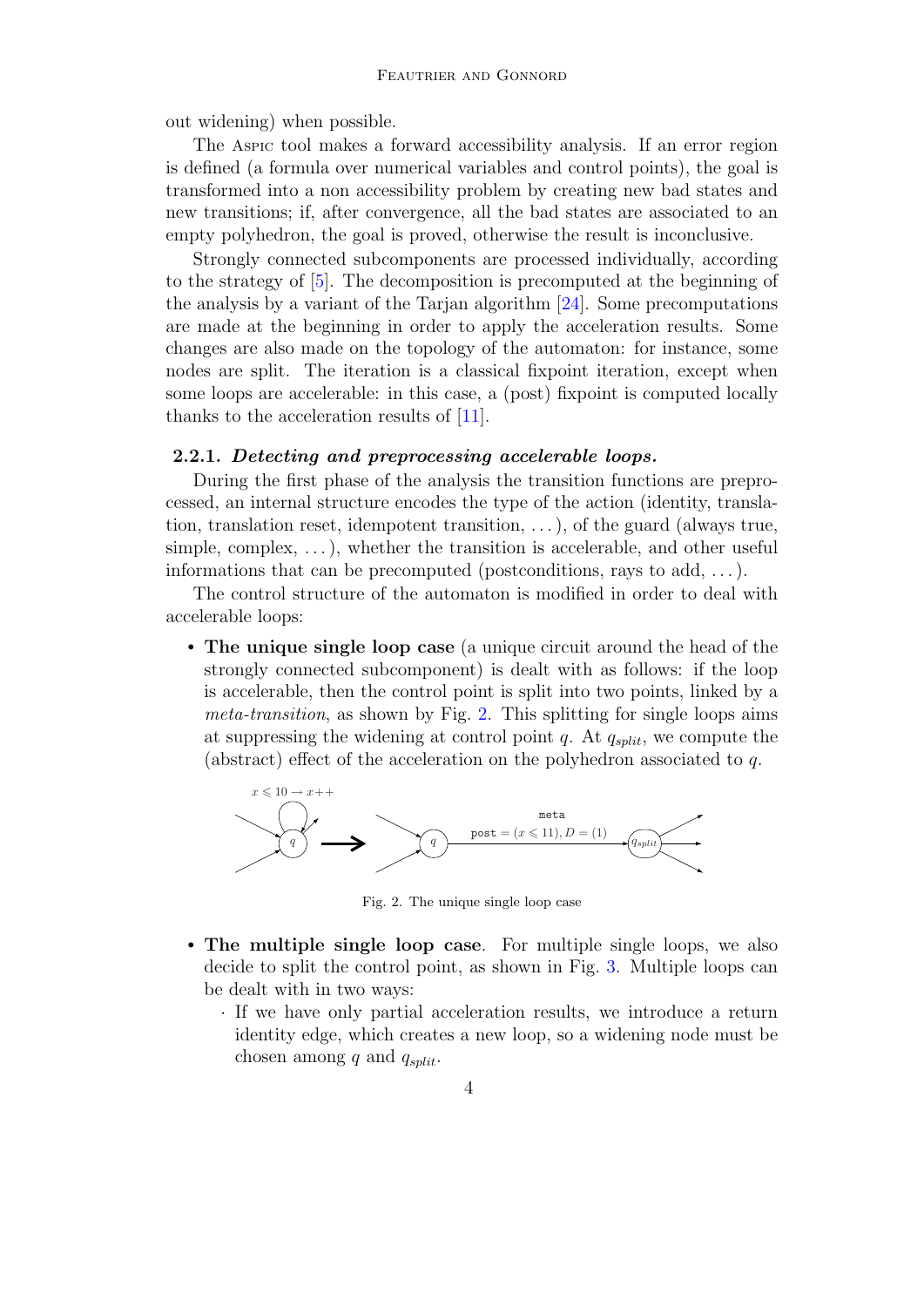

<span id="page-4-0"></span>Fig. 3. The multiple single loops case

- · If complete acceleration results are available, which means that the multiple loops can be accelerated all together, this return arc is not necessary. This case is similar to the single loop one.
- The complex loop case (loops are circuits) We deal with this case by (possibly) precomputing the meta transitions associated to the circuits that are detected by the Tarjan algorithm (deep first search). We compute the associated transformation backward, by composing actions and computing preconditions of guards. For instance, let us consider the following circuit:  $(q, \tau_1, q_1)(q_1, \tau_2, q)$  with  $q_1 : x \leq 7 \rightarrow x := x + 1$ and  $q_2 : x \leq 4 \rightarrow x := x + 3$ . In this case, we compute the transition  $q_2 \circ q_1 : x \leq 3 \rightarrow x := x + 5$ , and it is accelerable, hence we add a meta-transition over the control point  $q$ . Both initial transitions are kept in order to preserve the semantic of the CFG. The main drawback of this approach is that not every circuit is detected, in particular in the case of two circuits sharing the same entry point. We chose to avoid the detection of all circuits, and to focus on the loops detected by the DFS.

2.2.2. *The choice of widening nodes:* Since the first phase modifies the graph structure, the computation of widening control points is done afterwards. Bourdoncle's strategy  $[5]$  has been modified as follows: if the head q of a strongly connected subcomponent has been split (with the creation of  $q_{split}$ ), then  $q_{split}$  is chosen as a widening point, instead of q. The reason is that it is better to widen at a control point where the most precise information has been collected. Experiments show that widening after acceleration is a good heuristic.

2.2.3. *Fixpoint iterations* The fixpoint iteration is quite classical : the inner loops are processed before the outer ones. The applications of the transition functions are basically the same as in classical LRA, except for meta transitions, where we apply the algorithms described in [\[11\]](#page-11-0) to compute the image of a given polyhedron by a meta transition.

2.2.4. *Back to the initial automaton* At the end of the fixpoint iteration on the modified automaton, the final results are computed w.r.t. the initial control points, by taking the union (convex hull) of the invariants associated to the two control points obtained after spliting.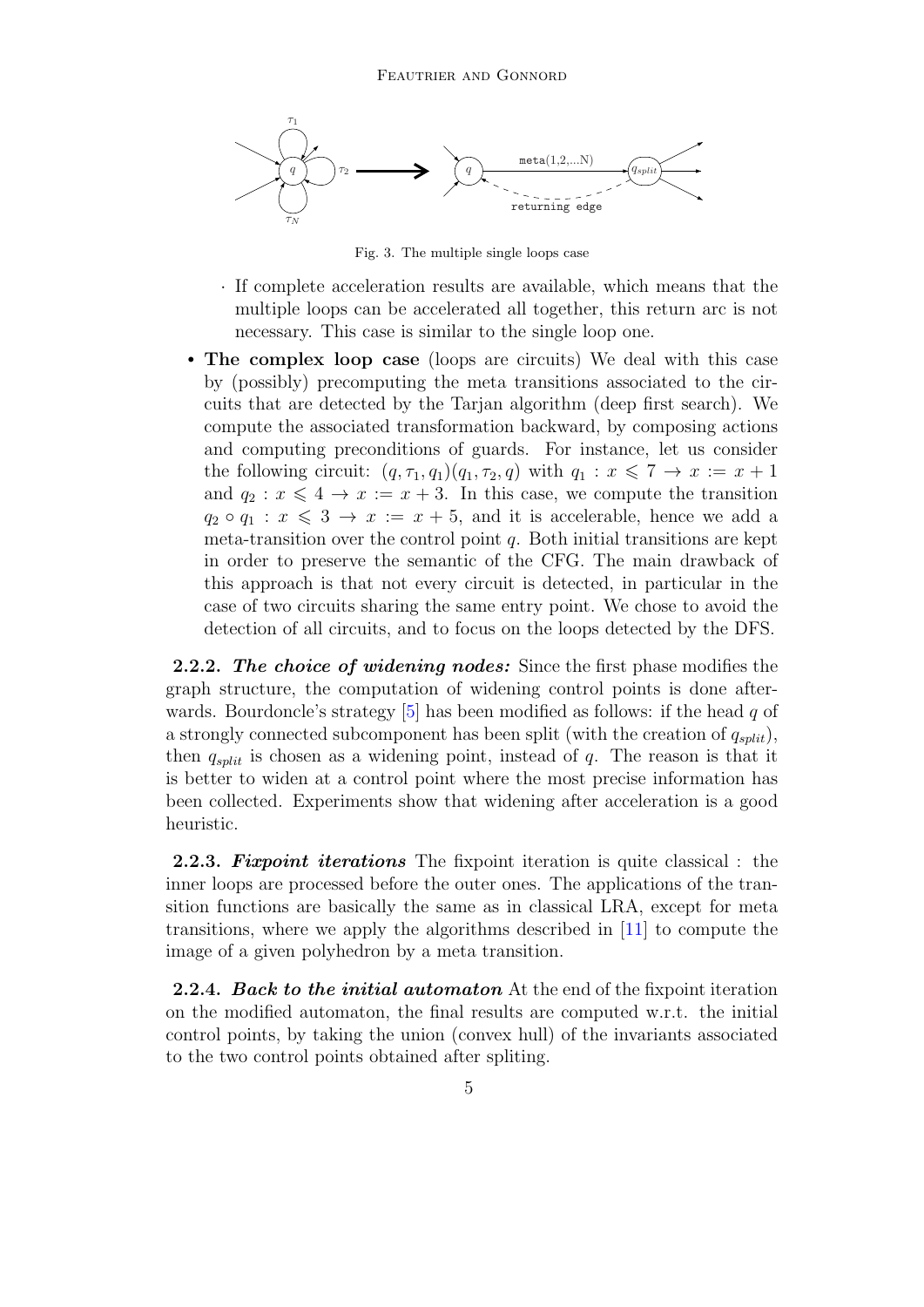### 2.3 Implementation

Aspic is implemented over a fixpoint generic analyzer called ANALYSEUR<sup>[4](#page-5-1)</sup>. This tool performs a fixpoint analysis, given an encoding of the control flow graph and an implementation of the abstract lattice of properties. We chose the polyhedral library NEWPOLKA<sup>[5](#page-5-2)</sup>, which has an Осами interface. These two librairies are now embedded in the Apron Interface ([\[17\]](#page-11-8). The cumulated number of lines of Ocaml code is 20000 (without NewPolka).

## 2.4 Future extensions

We are currently extending the Aspic tool in two directions :

- The connection to synchronous programs though oc2FST is being improved and will be included in a next release.
- The acceleration of complex loops will be enhanced by a better choice of the circuits which will be accelerated. This choice will be done at each iteration step by choosing a relevant circuit by means of SMT requests.

Future work also includes interprocedural analysis via the strategy described in [\[14\]](#page-11-2): all procedures are considered as (affine) relations between outputs and input. The invariants of each inner procedure are computed first, and these invariants are used to compute the effect of a given procedure call.

# <span id="page-5-0"></span>3 C2FSM

#### 3.1 Overview

Constructing an interpreted automaton from a C program is no different, in principle, from a control flow graph construction by a compiler. The elementary statements of the program (mainly assignments), become states of the automaton. Transitions encode the flow of control, including sequential execution, conditionals loops and even GOTOs. The predicate of tests and loops become guards on transitions. When an assignment meets the constraints of the interpreted automaton paradigm, it translates into an action which is affixed to the outgoing transition of the state. The main difficulty here is how to approximate non-affine expression and guards.

### 3.2 Input Language

c2fsm accepts programs in a slightly out-of-date dialect of C. It does not parse recent extensions like booleans and inner functions. Other constructs, like bit fields, initializations in declarations, bitwise operators, enums, sizeof,

<span id="page-5-1"></span><sup>4</sup> <http://pop-art.inrialpes.fr/people/bjeannet/analyzer/index.html>

<span id="page-5-2"></span><sup>5</sup> <http://pop-art.inrialpes.fr/people/bjeannet/newpolka/index.html>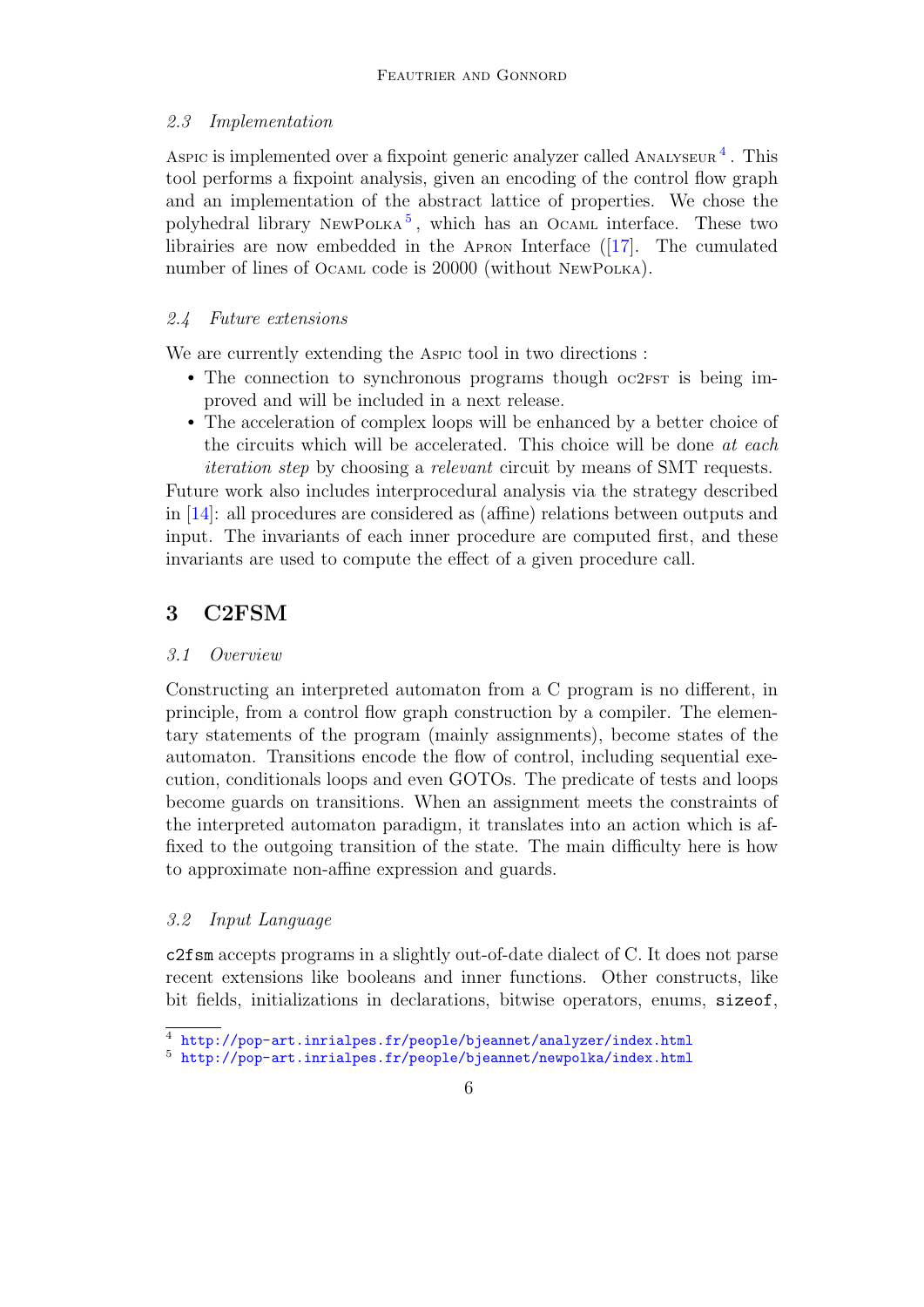pointers, structures and unions, are parsed but are handled as untractable constructs by the generator. All the C control constructs with the exception of switch (if, while, for, do, goto) are implemented.

We have plans to extend this input language, probably by using the gcc front end as a parser.

#### 3.3 Interfaces and Options

c2fsm is run from the command line:

#### c2fsm <file>.c <options>

Options control the nature of the output (-fst for the FAST format, and -dot for the DOT format, suitable for drawing the resulting automaton). Other options (-s and -cut) control the degree to which the resulting automaton is simplified (see Sect. [3.4.4\)](#page-7-0).

#### 3.4 Implementation Issues

3.4.1. *The Parser* The parser for c2fsm has been written in Ocaml using the ocamlyacc implementation of Yacc and the C grammar in [\[23\]](#page-11-9). The result is an XML representation of the abstract syntax tree. Error detection is minimal, and diagnostics are rudimentary. The user is advised to use a standard C compiler as a filter before attempting to use c2fsm.

#### 3.4.2. *Construction of the Raw Automaton*

c2fsm creates a state per statement in the source. The name of the state is the label of the statement. The parsing tool create conventional labels for unlabeled statements; however, user assigned labels are an unvaluable help for understanding the results of c2fsm and subsequent tools.

One difficulty comes from the fact that the C assignment symbol is an operator which return a value, thus allowing such conundrums as if((c = f(x = y+z)) > x). In this case, the tool applies a process of unwinding, which may generate more than one state per statement. The semantics of C does not specify in which order multiple assignments may be executed. c2fsm applies an innermost leftmost policy.

c2fsm then proceeds to the expansion of the control statements (while, for, if, do, goto) using the familiar definitions, and adding new states as needed. In the interest of simplicity, no attempt is made to minimize the automaton at this stage. For instance, if a test has a then but no else, the tool generates a blank transition for the else branch.

3.4.3. *Actions and Guards* c2fsm collect all integer scalars to become the variables of the resulting automaton. Assignments become actions. However, if the right hand side of a scalar assigment is not affine (e.g., if it accesses an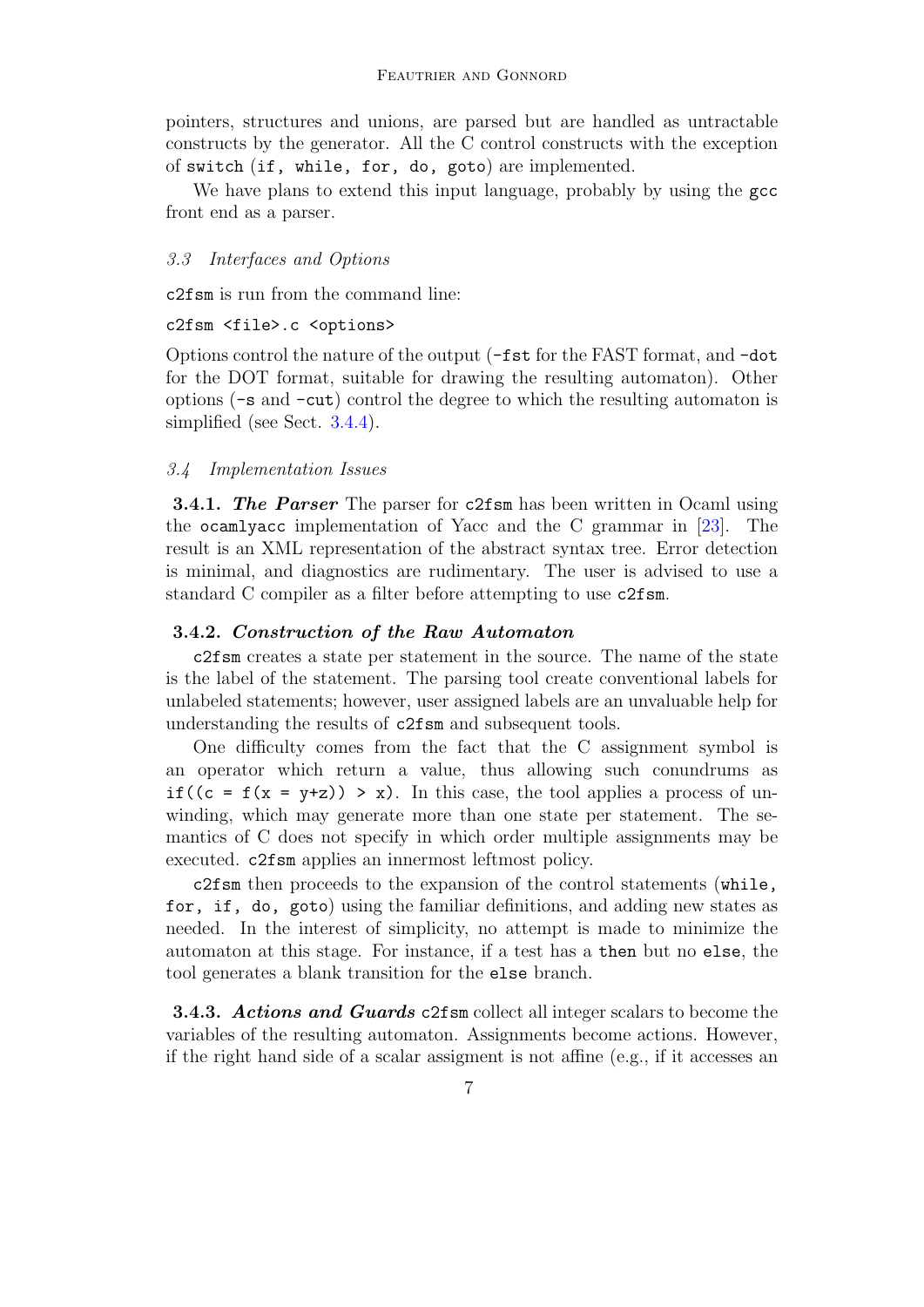array or call a function), the resulting action assigns the unknown value '?' to the scalar. Assignments to non integer or non scalar variables are ignored, and generate other blank transitions in the automaton.

Similar rules are applied to the conditions of tests and loops, with the following improvement. Consider a test whose condition  $b \wedge f()$  is the conjunction of a boolean affine formula and of something untractable, such as a call to a random number generator. To make a transition to the then branch, b must be true. Hence, this transition is guarded by b. On the other hand, a transition to the else branch is possible whatever the value of b; hence, this transition has a true guard. Dual rules are applied to disjunctions.

<span id="page-7-0"></span>3.4.4. *Simplifications* The heart of all operations on automata is path coalescing. Consider two consecutive transitions, with actions and guards  $(g_1, a_1)$  and  $(g_2, a_2)$ . They can be replaced by one transition with guard  $g_1 \wedge$  $g_2 \circ a_1$  and action  $a_2 \circ a_1$ . c2fsm implements a quite sophisticated algebraic and logic calculator, which is able to simplifies such expressions, and detect, for instance, cases where the resulting guard is unsatisfiable.

This facility can be used in two ways: with the option -s, it is applied only if the intermediate state has unit fan-in and fan-out. It can then be removed after coalescing. With the option -cut, the tool first identifies a set of cutpoints (the source of each backedge in the automaton graph, plus the start and stop nodes). The tool then proceeds to eliminate all other nodes by path coalescing. The resulting automaton has usually much less states than the original. However, eliminating a state with fan-in  $m$  and fan-out  $n$ generates at most  $m \times n$  transitions, baring simplifications as above. There is clearly a tradeoff here: the position of the optimum probably depends on the subsequent use of the automaton.

3.4.5. *Assume and Assert* In many situations, an analysis is to be conducted under *preconditions* on the initial values of the variables, and is used to prove postconditions to be verified at some point in the computation. Two special constructs are recognized by  $c2f$ sm:

```
assume(<condition>);
```
The boolean condition, which must be affine in the integer variables of the program, is added to the definition of Aspic initial region.

```
assert(<condition>, <string>);
```
This construct is transformed into a conditional goto to an error state whose name is the string argument. If the condition is not met, a transition to the error state is executed. There are two ways of verifying (or not) the assertion. Firstly, when simplifying the automaton, it may happen that all paths to the error state have a false guard. In that case, the error state disappears. In the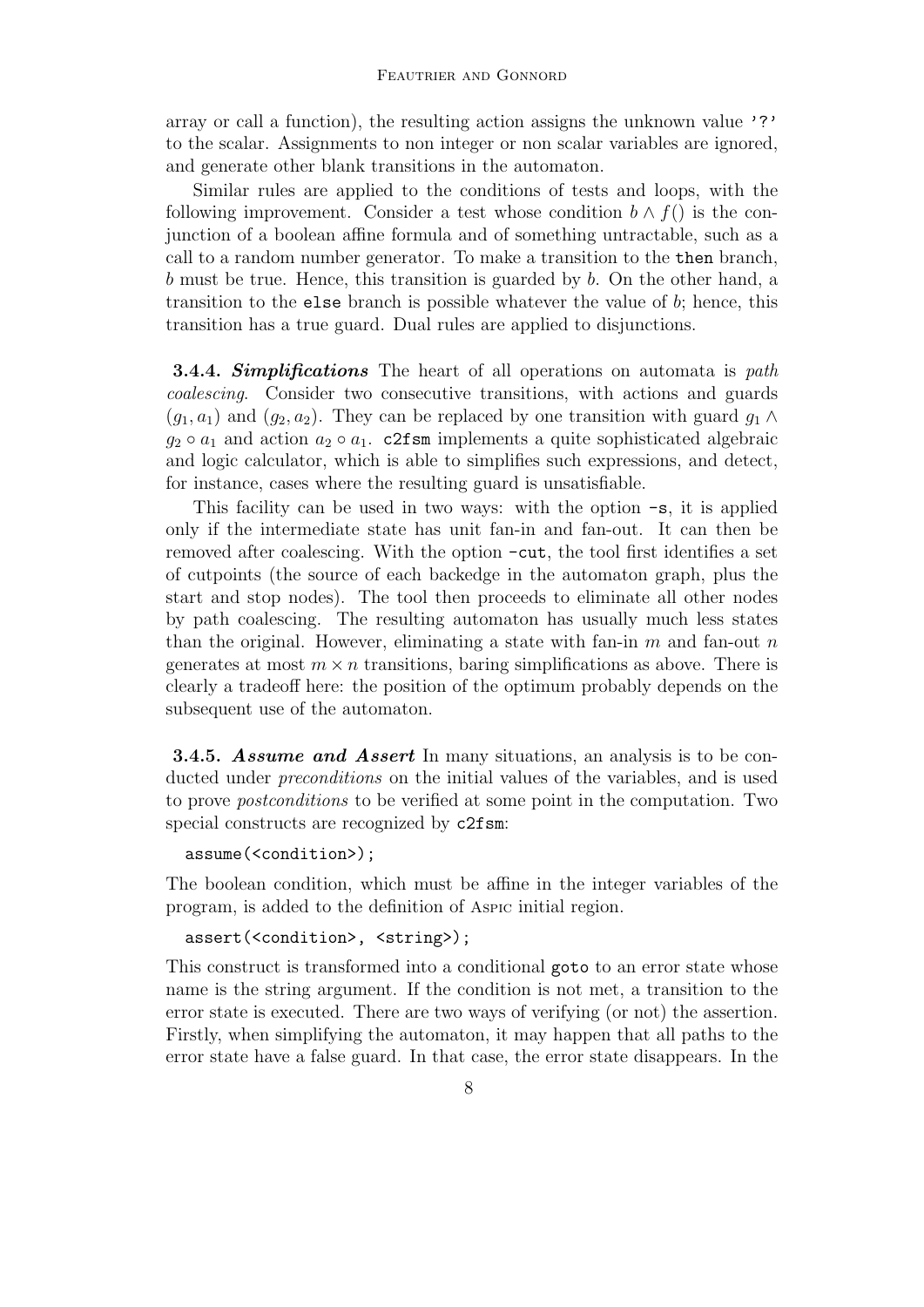other case, Aspic eventually finds that the error state is unreachable.

# 4 Experiments

In this section we present some experiments driven with the Aspic tool. These results show that the method we have proposed gives interesting results in terms of precision and effectiveness. All these examples (and other ones) can be found in the Aspic webpage.

#### 4.1 Finding invariants

Table [1](#page-8-0) shows a brief comparison between some other methods. The first column shows the results with classical LRA with uptos, the second column shows the results obtained with the  $STING$  tool ([\[22\]](#page-11-4)), the third colum says whether or not the tool FASTER  $([20,3])$  $([20,3])$  $([20,3])$  $([20,3])$  is able to compute the exact invariant (the Fast version we used does not give the fixpoint), and the last column shows the invariant obtained with our acceleration technique.

| Name              | Classical LRA (uptos)                                         | <b>STING</b>                                          | $\rm Fast$ | Accelerated LRA                                                                                |
|-------------------|---------------------------------------------------------------|-------------------------------------------------------|------------|------------------------------------------------------------------------------------------------|
| Hal79a            | $0 \leq i$<br>$2j \leqslant i \leqslant 104$                  | $0 \leq i$<br>$2j\leqslant i$                         | OК         | $i+2j\leqslant 204$<br>$i \leqslant 104, 0 \leqslant i$                                        |
| Hal79b            | ${0 \leqslant y \leqslant x \leqslant 102}$                   | $\left\{ 0 \leqslant y \leqslant x \right. \right\}$  | ΟK         | $0 \leqslant y \leqslant x \leqslant 102$<br>$x+y\leqslant 202$                                |
| Train1            | $d=9$<br>$20 \leqslant b$<br>$b \leqslant s + 20$             | .<br>${\bf 11}\leqslant b$<br>$1\leq b-s\leqslant 20$ | OК         | $d=9$<br>$20 \leq b$<br>$b \leqslant s + 20$                                                   |
| (GB)<br>GazBurner | $\{0 \leqslant x \leqslant \ell \leqslant t\}$                | $\{0 \leqslant x \leqslant \ell \leqslant t\}$        | > 15min    | $6\ell \leqslant t+5x$<br>$0 \leqslant x \leqslant 10$<br>$x \leqslant \ell, 0 \leqslant \ell$ |
| SimpleCar         | $0\leqslant s\leqslant 4$<br>$s \leqslant d \leqslant 4t + s$ | $0\leqslant s\leqslant d$<br>$0 \leq t$               | >15mn      | $0 \leqslant s \leqslant 4$<br>$s \leqslant d \leqslant 4t + s$                                |

Table 1 Invariants for simple numerical automata

<span id="page-8-0"></span>No computation time is given because all these analyzes are instantaneous, with the exceptions of the gas burner and the car analysis with the FAST tool (we stopped these two analysis after 15 min because the Presburger automata were too big at this time (more than 8000 states in each case).

### 4.2 Proving Properties - toy examples

Table [2](#page-9-0) shows a comparison between different variants of linear relation analysis: classical LRA (first column), LRA with lookahead widening (second column), and accelerated LRA (third column), while proving properties. These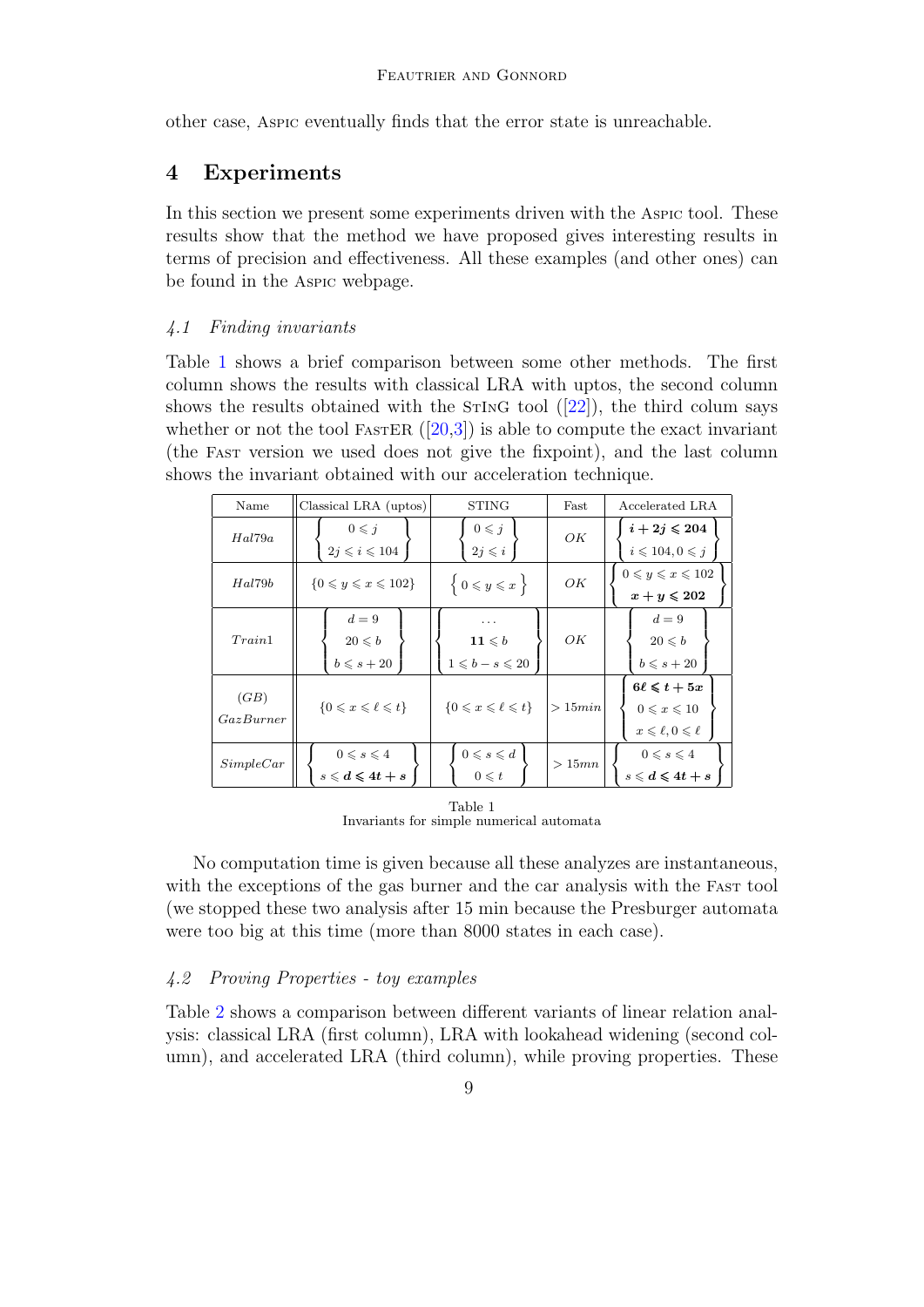#### Feautrier and Gonnord

| Example   | Proof Goal                                     | Classical LRA                                          | Lookahead                                              | Accelerated LRA |
|-----------|------------------------------------------------|--------------------------------------------------------|--------------------------------------------------------|-----------------|
| swap      | $da \leq db + 1$                               | $delay = 4/6it$                                        | $delay = 4/7it$                                        | $delay = 1/1it$ |
| subway    | $b \leqslant s \Rightarrow s - b \leqslant 29$ | $delay = 1/5it$                                        | $delay = 20/23it$                                      | $delay = 1/4it$ |
| qazburner | $6\ell \leq t+50$                              | $\left  \frac{delay}{63/65it} \right $ delay = 63/66it |                                                        | $delay = 1/5it$ |
| wcet1     | $3k \le 10i + 10$                              | $\left  delay = 11/12it \right  delay = 10/12it$       |                                                        | $delay = 1/4it$ |
| wcet2     | $20 \leq k1$                                   |                                                        | $\left delay = 37/39it\right $ delay = 37/40 <i>it</i> | $delay = 5/8it$ |

results show that less iteration steps are required to prove the same proof goal when acceleration is used.

Table 2 Toy examples with proof goals

### <span id="page-9-0"></span>4.3 Proving properties from C programs

| File                                     | $Time (c2fsm+aspic)$ | Proved                                 |
|------------------------------------------|----------------------|----------------------------------------|
| $\text{Apache}(\text{simp1}\_\text{ok})$ | $0.5 + 0.1$          | No buffer Overflow (c2fsm)             |
| $Sendmail(inner_ok)$                     | $0.4 + 0.1$          | No buffer Overflow (c2fsm)             |
| $Sendmail(mime\_fromqp\_arr\_ok.c)$      | $1.4 + 0.1$          | No buffer Overflow (aspic)             |
| $Span(loop_ok)$                          | $1+0.1$              | No Buffer Overflow (aspic)             |
| $OpenSER(parse\_config\_ok)$             | $1.2 + 0.1$          | No Buffer Overflow (aspic+accel)       |
| Heapsort(realheapsort)                   | $2+0.8$              | Termination (aspic)                    |
| Loops (nestedLoop)                       | $0.8 + 0.1$          | Termination (aspic+delay4+accel)       |
| list.c                                   | $1+0.1$              | $\text{assertOK}$ (aspic+delay4+accel) |
| disj_simple.c                            | $0.5 + 0.1$          | $\text{assertOK}$ (aspic+accel)        |

Table 3 Benchmarks inspired by [\[18\]](#page-11-11) and [\[13\]](#page-11-12)

These results show that the performances of c2fsm and Aspic are promising (for instance, the computation is much better than InvGen for heapsort, and comparable for the rest of the benchmarks). c2fsm performs an abstraction precise enough to prove the desired properties. For termination, we used the technique described in  $[2]$ , which uses Aspic invariants as input to compute affine ranking functions.

# 5 Related work

There are many other tools for the computation of numerical invariants. Here is a non exhautive list of some recent ones:

• NBAC  $^6$  $^6$  implements the classical LRA in combination to dynamic partitioning  $([16])$  $([16])$  $([16])$ . Contrary to Aspic, the tool is dedicated to the verification of properties of Lustre programs. The method perfoms forward and backward analysis from a minimal control structure, and the CFG

<span id="page-9-1"></span> $\frac{6 \text{ http://pop-art.inrialpes.fr/~bjeannet/hbac/index.html}}{6 \text{ http://pop-art.inrialpes.fr/~bjeannet/hbac/index.html}}$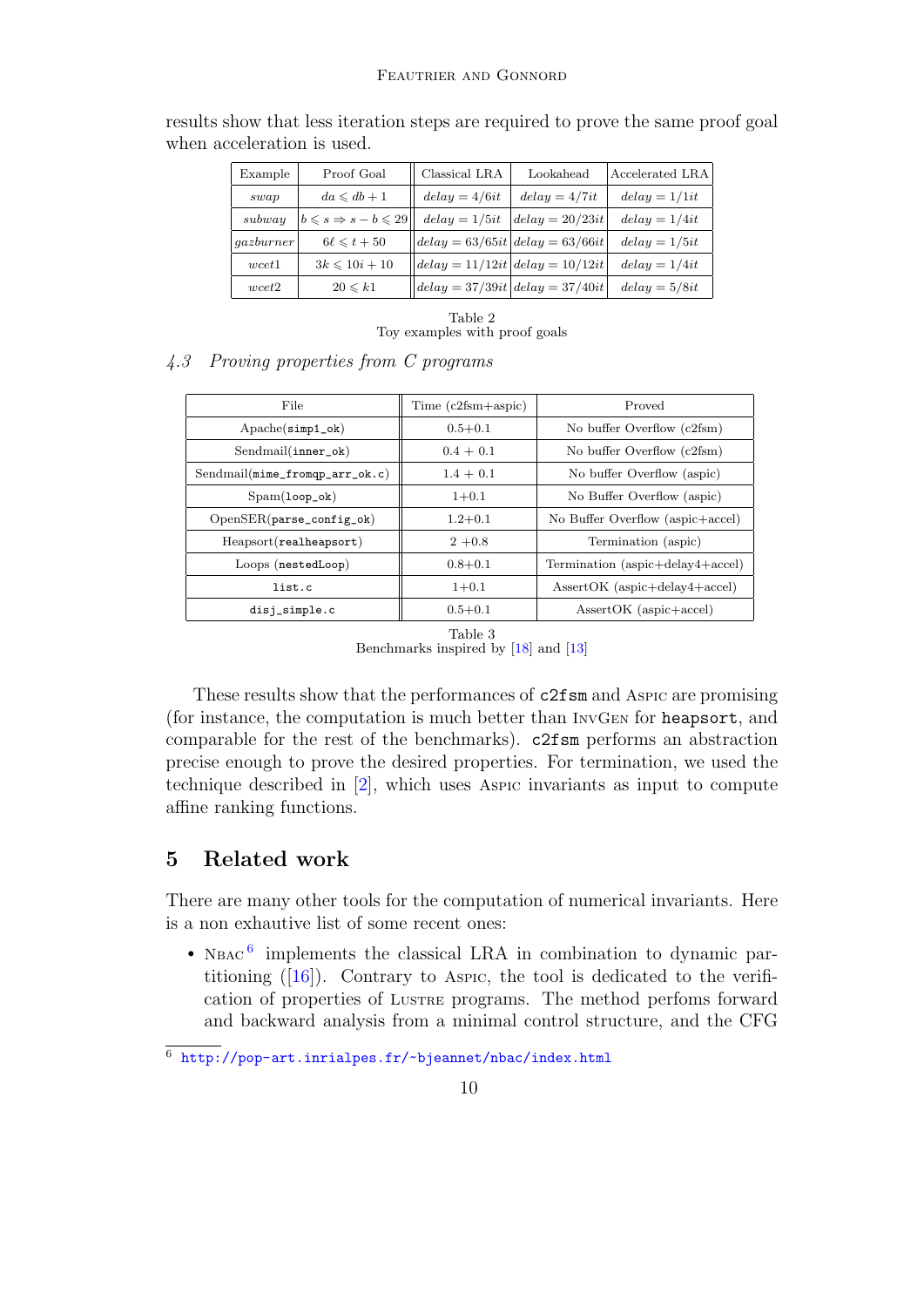is partionned w.r.t. the analysis results (and the proof goal). Our technique can be used to improve the precision of invariants during each forward/backward analysis.

- LASH<sup>[7](#page-10-4)</sup> and FASTER<sup>[8](#page-10-5)</sup> use acceleration techniques to compute, when possible, the exact reachability sets of counter automata. Theoretical results concerning the acceleration of some subclasses of loop have been obtained this last ten years (for difference bound contraints [\[7\]](#page-11-14), a subclass of affine guarded functions [\[4](#page-10-6)[,9\]](#page-11-15) and more recently for octagonal relations [\[6\]](#page-11-16)). However, the tools based on these algorithms are not fully automatic (Lash), or are not guaranteed to terminate (FastER), in particular for nested loops.
- $STING<sup>9</sup>$  $STING<sup>9</sup>$  $STING<sup>9</sup>$ , and InvGen<sup>[10](#page-10-8)</sup> use a combination of LRA and Farkas lemma to discover numerical invariants. The main drawback of the method is the use of template invariants, which prevents the analysis to discover any invariant which is not of the right form. To improve the precision, InvGen perfoms an execution of the program to add some additional constraints, which increase the global analysis time.

There are many C parsers and experimental compilers, including CIL [\[21\]](#page-11-17), LLVM [\[19\]](#page-11-18) and Suif [\[25\]](#page-11-19), and all of them could be used as a replacement for the c2fsm parser. However, none of them is able to extract an automaton from their intermediate representation, let alone do the complex approximations and transformations that are necessary prior to static analysis. In fact, since these tools are geared toward compilation, they tend to represent their input program as faithfully as possible.

# References

- <span id="page-10-2"></span>[1] C Alias, A Darte, P Feautrier, and L Gonnord. Bounding the computational complexity of flowchart programs with multi-dimensional rankings. Research Report 7235, INRIA, March 2010.
- <span id="page-10-1"></span>[2] C Alias, A Darte, P Feautrier, and L Gonnord. Multi-dimensional Rankings, Program Termination, and Complexity Bounds of Flowchart Programs. In *To appear in International Symposium on Static Analysis (SAS)*, 2010.
- <span id="page-10-0"></span>[3] S. Bardin, A. Finkel, J. Leroux, and L. Petrucci. Fast: Fast acceleration of symbolic transition systems. In *CAV'03*, pages 118–121, Boulder (Colorado), July 2003. Springer-Verlag.
- <span id="page-10-6"></span>[4] B. Boigelot. Symbolic methods for exploring infinite state spaces. Phd thesis, Université de Liège, 1999.
- <span id="page-10-3"></span>[5] F. Bourdoncle. Efficient chaotic iteration strategies with widenings. In *In Proceedings of the International Conference on Formal Methods in Programming and their Applications*, volume 735 of *Lecture Notes in Computer Science*, pages 128–141, 1993.

<span id="page-10-4"></span> $\overline{7}$ <http://www.montefiore.ulg.ac.be/~boigelot/research/lash>

<span id="page-10-5"></span><sup>8</sup> <http://www.lsv.ens-cachan.fr/fast/>

<span id="page-10-7"></span><sup>9</sup> <http://theory.stanford.edu/~srirams/Software/sting.html>

<span id="page-10-8"></span><sup>10</sup> <http://www.model.in.tum.de/~guptaa/invgen/>